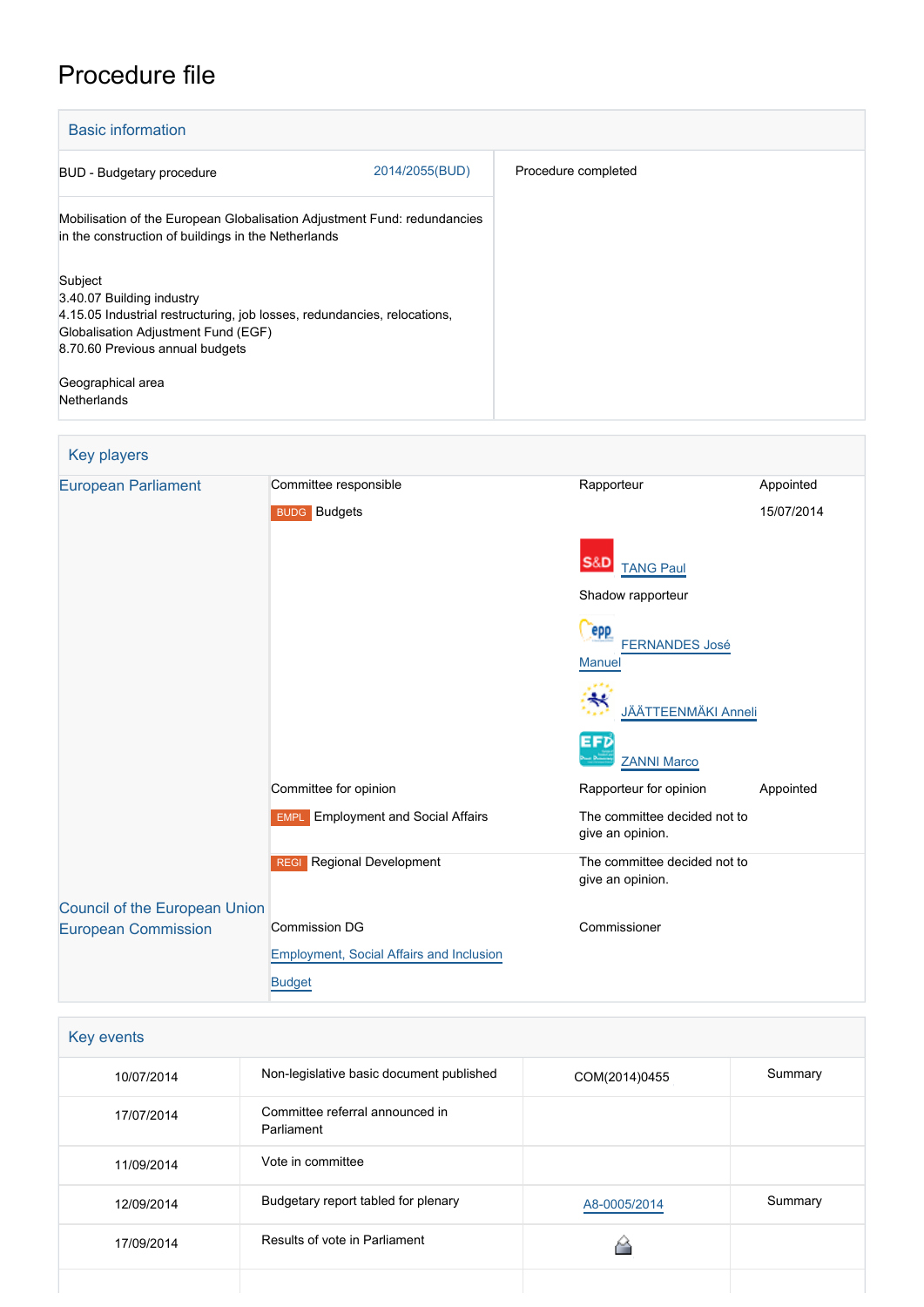| 17/09/2014 | Decision by Parliament                  | T8-0020/2014 | Summary |
|------------|-----------------------------------------|--------------|---------|
| 08/10/2014 | Draft budget approved by Council        |              |         |
| 08/10/2014 | End of procedure in Parliament          |              |         |
| 20/11/2014 | Final act published in Official Journal |              |         |

| <b>Technical information</b> |                           |  |
|------------------------------|---------------------------|--|
| Procedure reference          | 2014/2055(BUD)            |  |
| Procedure type               | BUD - Budgetary procedure |  |
| Procedure subtype            | Mobilisation of funds     |  |
| Other legal basis            | Rules of Procedure EP 159 |  |
| Stage reached in procedure   | Procedure completed       |  |
| Committee dossier            | BUDG/8/00795              |  |

#### Documentation gateway

| Non-legislative basic document                   | COM(2014)0455 | 10/07/2014 | ЕC | Summary |
|--------------------------------------------------|---------------|------------|----|---------|
| Committee draft report                           | PE536.185     | 15/07/2014 | ЕP |         |
| Amendments tabled in committee                   | PE537.356     | 04/09/2014 | EР |         |
| Budgetary report tabled for plenary, 1st reading | A8-0005/2014  | 12/09/2014 | ЕP | Summary |
| Budgetary text adopted by Parliament             | T8-0020/2014  | 17/09/2014 | EP | Summary |

#### Final act

 [Decision 2014/814](https://eur-lex.europa.eu/smartapi/cgi/sga_doc?smartapi!celexplus!prod!CELEXnumdoc&lg=EN&numdoc=32014D0814) [OJ L 333 20.11.2014, p. 0015](https://eur-lex.europa.eu/legal-content/EN/TXT/?uri=OJ:L:2014:333:TOC) Summary

### Mobilisation of the European Globalisation Adjustment Fund: redundancies in the construction of buildings in the Netherlands

PURPOSE: to mobilise the European Globalisation Adjustment Fund (EGF) to assist the Netherlands following redundancies in the building construction industry.

PROPOSED ACT: Decision of the European Parliament and of the Council.

CONTENT: Article 12 of Council Regulation (EU, Euratom) No 1311/2013 laying down the [multiannual financial framework for the yea](http://www.europarl.europa.eu/oeil/popups/ficheprocedure.do?lang=EN&reference=2011/0177(APP))rs [2014-2020](http://www.europarl.europa.eu/oeil/popups/ficheprocedure.do?lang=EN&reference=2011/0177(APP)) allows for the mobilisation of the European Globalisation Adjustment Fund (EGF) within the annual ceiling of EUR 150 million (2011 prices) over and above the relevant headings of the financial framework.

The rules applicable to financial contributions from the European Globalisation Adjustment Fund (EGF) are laid down in [Regulation \(EU\) No](http://www.europarl.europa.eu/oeil/popups/ficheprocedure.do?lang=EN&reference=2011/0269(COD)) [1309/2013](http://www.europarl.europa.eu/oeil/popups/ficheprocedure.do?lang=EN&reference=2011/0269(COD)) of the European Parliament and of the Council of 17 December 2013 on the European Globalisation Adjustment Fund (2014-2020) and repealing [Regulation \(EC\) No 1927/2006](http://www.europarl.europa.eu/oeil/FindByProcnum.do?lang=en&procnum=COD/2006/0033).

In this context, the Commission examined the request for mobilisation of the EGF with a view to assisting the Netherlands and stated that:

The Netherlands: EGF/2014/002 NL/Gelderland-Overijssel construction: on 20 February 2014, the Dutch authorities submitted application EGF/2014/002 NL/Gelderland-Overijssel construction for a financial contribution from the EGF, following redundancies in 89 enterprises operating in the NACE Rev.2 division 41 ('Construction of buildings') in the contiguous NUTS level 2 regions of Gelderland and Overijssel in the Netherlands.

The Dutch authorities submitted the application within 12 weeks of the date on which the intervention criteria set out in Regulation were met. This deadline expires on10 July 2014.

To establish the link between the redundancies and the global financial and economic crisis addressed in Regulation (EC) No 546/2009, the Dutch authorities argue that there are several reasons for the negative trends in production and employment in the construction sector and especially the construction of buildings (utility buildings and houses) - all relating to the financial and economic crisis: the policy of banks to implement more stringent rules for the provision of mortgages and credits which reduced the provision of mortgages and credits considerably;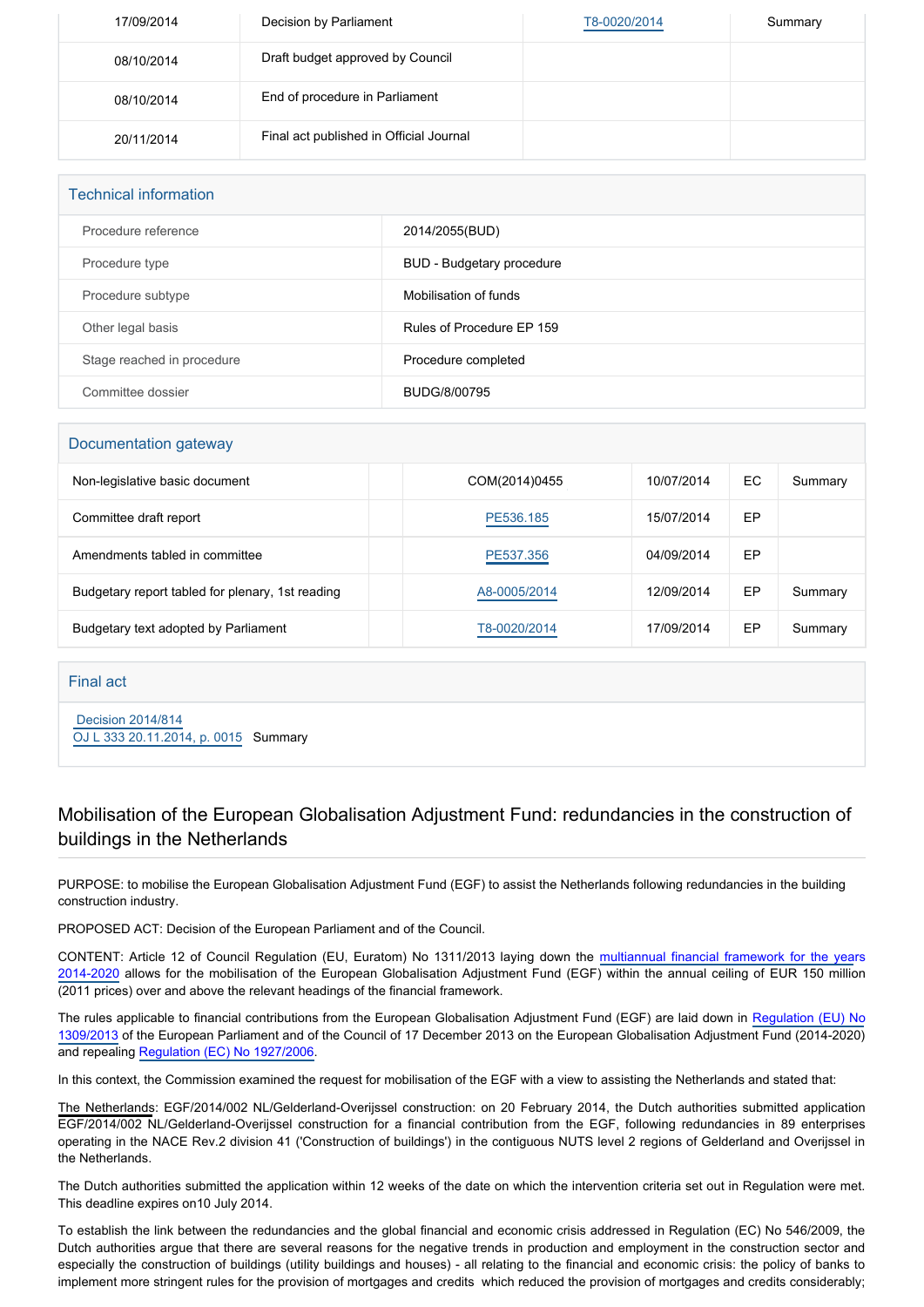the austerity measures of the government to reduce national debt and budget deficit thus reducing public spending; and the sharp decline of prices and values on the housing market, which makes it difficult to sell and buy houses.

The construction sector is highly dependent on the regional domestic market. The negative economic trend caused by the economic and financial crisis and as a consequence the reduction of the public budget programmes leaves the construction sector in a vulnerable position.

Over the period 2008-2013, total production of new houses declined by 61 014 units in the Netherlands. For Overijssel production of new houses fell by 2625 and in Gelderland by 7941.

Background to the request from the Netherlands: the Dutch authorities submitted the application under the intervention criterion of Article 4(1)(b) of the EGF Regulation, which requires at least 500 redundancies over a reference period of nine months in enterprises operating in the same economic sector defined at NACE Rev.2 division level and located in one region or two contiguous regions defined at NUTS level 2.

The application relates to:

- 562 workers made redundant in enterprises operating in the NACE Rev.2 Division 41 (Construction of buildings) in the contiguous regions of Gelderland (NL 22) and Overijssel (NL 21);
- the reference period of nine months runs from 1 March 2013 to 1 December 2013.

These criteria comply with the Regulation.

On the basis of the application from the Netherlands, the proposed contribution from the EGF to the coordinated package of personalised services is EUR 1 625 781.

BUDGETARY IMPLICATION: having examined the application in respect of the conditions set out in Article 13(1) of the EGF Regulation, and having taken into account the number of targeted beneficiaries, the proposed actions and the estimated costs, the Commission proposes to mobilise the EGF for the amount of EUR 1 625 781, representing 60 % of the total costs of the proposed actions, in order to provide a financial contribution for the application.

The proposed decision to mobilise the EGF will be taken jointly by the European Parliament and the Council, as laid down in point 13 of the [Interinstitutional Agreement](http://www.europarl.europa.eu/oeil/popups/ficheprocedure.do?lang=EN&reference=2011/2152(ACI)) of 2 December 2013 between the European Parliament, the Council and the Commission on budgetary discipline, on cooperation in budgetary matters and on sound financial management.

At the same time as it presents this proposal for a decision to mobilise the EGF, the Commission will present to the European Parliament and to the Council a proposal for a transfer to the relevant budgetary line for the amount of EUR 1 625 781.

It will also adopt a decision on a financial contribution, by means of an implementing act, which will enter into force on the date at which the European Parliament and the Council adopt the proposed decision to mobilise the EGF.

## Mobilisation of the European Globalisation Adjustment Fund: redundancies in the construction of buildings in the Netherlands

The Committee on Budgets adopted the report by Paul TANG (S&D, NL) on the proposal for a decision of the European Parliament and of the Council on mobilisation of the European Globalisation Adjustment Fund, providing a total amount of EUR 1 625 781 in commitment and payment appropriations in order to assist the Netherlands which is facing redundancies in its construction sector.

Members recalled that the Union has set up legislative and budgetary instruments to provide additional support to workers who are suffering from the consequences of major structural changes in world trade patterns or are made redundant as a result of the global financial and economic crisis and to assist their reintegration into the labour market.

They noted that the Netherlands submitted the application for a financial contribution from the EGF, following redundancies in 89 enterprises operating in the NACE Rev.2 division 41 ('Construction of buildings') in the regions of Gelderland and Overijssel (with 475 workers targeted for EGF co-funded measures), during the reference period from 1 March 2013 to 1 December 2013. The committee asked the institutions to speed up mobilisation of the Fund for the amount requested, agreeing with the Commission that the conditions set out in Article 4(1)(b) of the EGF Regulation are met and that, therefore, the Netherlands is entitled to a financial contribution under that Regulation.

Redundancies: Members considered that the redundancies were linked to global financial and economic crisis, referring to the observation that the policy of banks to implement more stringent rules for the provision of mortgages and credits reduced the provision of mortgages and credits considerably, while the sharp decline of prices and values on the housing market makes it difficult to sell and buy houses. They also noted that 562 redundancies would further aggravate the unemployment situation in the regions concerned, bearing in mind the substantial rise of redundancies in the construction sector. They welcomed the fact that, in order to provide workers with speedy assistance, the Dutch authorities decided to initiate the implementation of the personalised services to the affected workers on 1 February 2014.

Package of personalised services: Members noted that the coordinated package of personalised services included measures for workers made redundant such as job search assistance and intakes, training and retraining measures, outplacement assistance, and mobility pool.

They also noted that demolition of asbestos was listed amongst the opportunities for training participants for occupations outside the construction sector, and called on the Dutch authorities to ensure that workers participating in this specific training were thoroughly informed of the health and safety risks related to working with asbestos.

The committee went on to stress the importance of future cross-border initiatives such as border desks or alignment of rules in order to enhance the exchange of information and to stimulate the cross-border mobility of workers. It noted that the information provided on the coordinated package of personalised services to be funded from the EGF included information on complementarity with actions funded by the Structural Funds and that the Dutch authorities confirmed that the eligible actions did not receive assistance from other Union financial instruments.

New EGF: Members appreciated the improved procedure put in place by the Commission, following Parliament's request for the accelerated release of grants. They noted that the Commission finalised the assessment of the applications compliance with the conditions for providing a financial contribution within 12 weeks of the receipt of the complete application. They stressed that, in accordance with the EGF Regulation,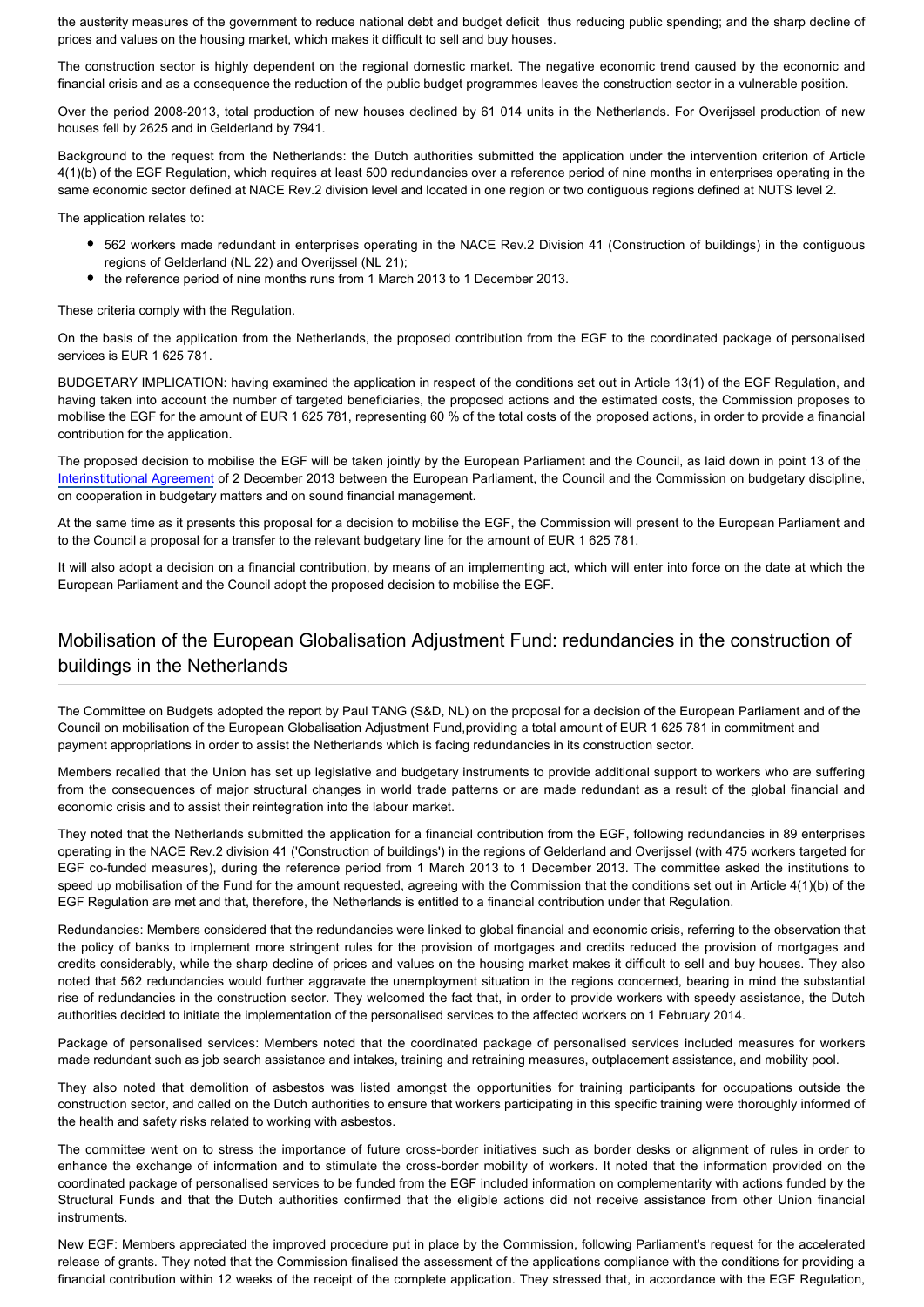the assistance provided must be limited to what is necessary to provide solidarity and temporary one-off support for targeted beneficiaries, and would not furthermore replace actions, which were the responsibility of companies by virtue of national law or collective agreements.

They also welcomed the adoption of the new EGF Regulation which reflected the agreement reached between the Parliament and the Council to:

- reintroduce the crisis mobilisation criterion;
- **increase Union financial contribution to 60% of the total estimated cost of proposed measures;**
- increase efficiency for the treatment of EGF applications in the Commission and by the Parliament and the Council by shortening time for assessment and approval;
- widen eligible actions and beneficiaries by introducing self-employed persons and young people and
- finance incentives for setting up own businesses.

### Mobilisation of the European Globalisation Adjustment Fund: redundancies in the construction of buildings in the Netherlands

The European Parliament adopted by 602 votes to 70, with 30 abstentions, a resolution on the proposal for a decision of the European Parliament and of the Council on mobilisation of the European Globalisation Adjustment Fund,providing a total amount of EUR 1 625 781 in commitment and payment appropriations in order to assist the Netherlands which is facing redundancies in its construction sector.

The resolution recalled that the Union has set up legislative and budgetary instruments to provide additional support to workers who are suffering from the consequences of major structural changes in world trade patterns or are made redundant as a result of the global financial and economic crisis and to assist their reintegration into the labour market.

It noted that the Netherlands submitted the application for a financial contribution from the EGF, following redundancies in 89 enterprises operating in the NACE Rev.2 division 41 ('Construction of buildings') in the regions of Gelderland and Overijssel (with 475 workers targeted for EGF co-funded measures), during the reference period from 1 March 2013 to 1 December 2013. Parliament asked the institutions to speed up mobilisation of the Fund for the amount requested, agreeing with the Commission that the conditions set out in Article 4(1)(b) of the EGF Regulation are met and that, therefore, the Netherlands is entitled to a financial contribution under that Regulation.

Redundancies: Parliament considered that the redundancies were linked to global financial and economic crisis, referring to the observation that the policy of banks to implement more stringent rules for the provision of mortgages and credits reduced the provision of mortgages and credits considerably, while the sharp decline of prices and values on the housing market makes it difficult to sell and buy houses. It also noted that 562 redundancies would further aggravate the unemployment situation in the regions concerned, bearing in mind the substantial rise of redundancies in the construction sector. Members welcomed the fact that, in order to provide workers with speedy assistance, the Dutch authorities decided to initiate the implementation of the personalised services to the affected workers on 1 February 2014.

Package of personalised services: Parliament noted that the coordinated package of personalised services included measures for workers made redundant such as job search assistance and intakes, training and retraining measures, outplacement assistance, and mobility pool.

It also noted that demolition of asbestos was listed amongst the opportunities for training participants for occupations outside the construction sector, and called on the Dutch authorities to ensure that workers participating in this specific training were thoroughly informed of the health and safety risks related to working with asbestos.

Parliament went on to stress the importance of future cross-border initiatives such as border desks or alignment of rules in order to enhance the exchange of information and to stimulate the cross-border mobility of workers. It noted that the information provided on the coordinated package of personalised services to be funded from the EGF included information on complementarity with actions funded by the Structural Funds and that the Dutch authorities confirmed that the eligible actions did not receive assistance from other Union financial instruments.

Mobility and employability of workers: Parliament welcomed the idea of creating a mobility pool, which will provide for flexible deployment of workers with the aim to gain work experience and find work through this instrument. It recalled the importance of improving the employability of all workers by means of adapted training and the recognition of skills and competences gained throughout a worker's professional career.

New EGF: Parliament appreciated the improved procedure put in place by the Commission, following Parliament's request for the accelerated release of grants. It noted that the Commission finalised the assessment of the applications compliance with the conditions for providing a financial contribution within 12 weeks of the receipt of the complete application. It stressed that, in accordance with the EGF Regulation, the assistance provided must be limited to what is necessary to provide solidarity and temporary one-off support for targeted beneficiaries, and would not furthermore replace actions, which were the responsibility of companies by virtue of national law or collective agreements.

Members also welcomed the adoption of the new EGF Regulation which reflected the agreement reached between the Parliament and the Council to:

- reintroduce the crisis mobilisation criterion;
- increase Union financial contribution to 60% of the total estimated cost of proposed measures;
- increase efficiency for the treatment of EGF applications in the Commission and by the Parliament and the Council by shortening time for assessment and approval;
- widen eligible actions and beneficiaries by introducing self-employed persons and young people and
- finance incentives for setting up own businesses.

#### Mobilisation of the European Globalisation Adjustment Fund: redundancies in the construction of buildings in the Netherlands

PURPOSE: to mobilise the European Globalisation Adjustment Fund (EGF) in respect of redundancies in the building construction industry in the Netherlands.